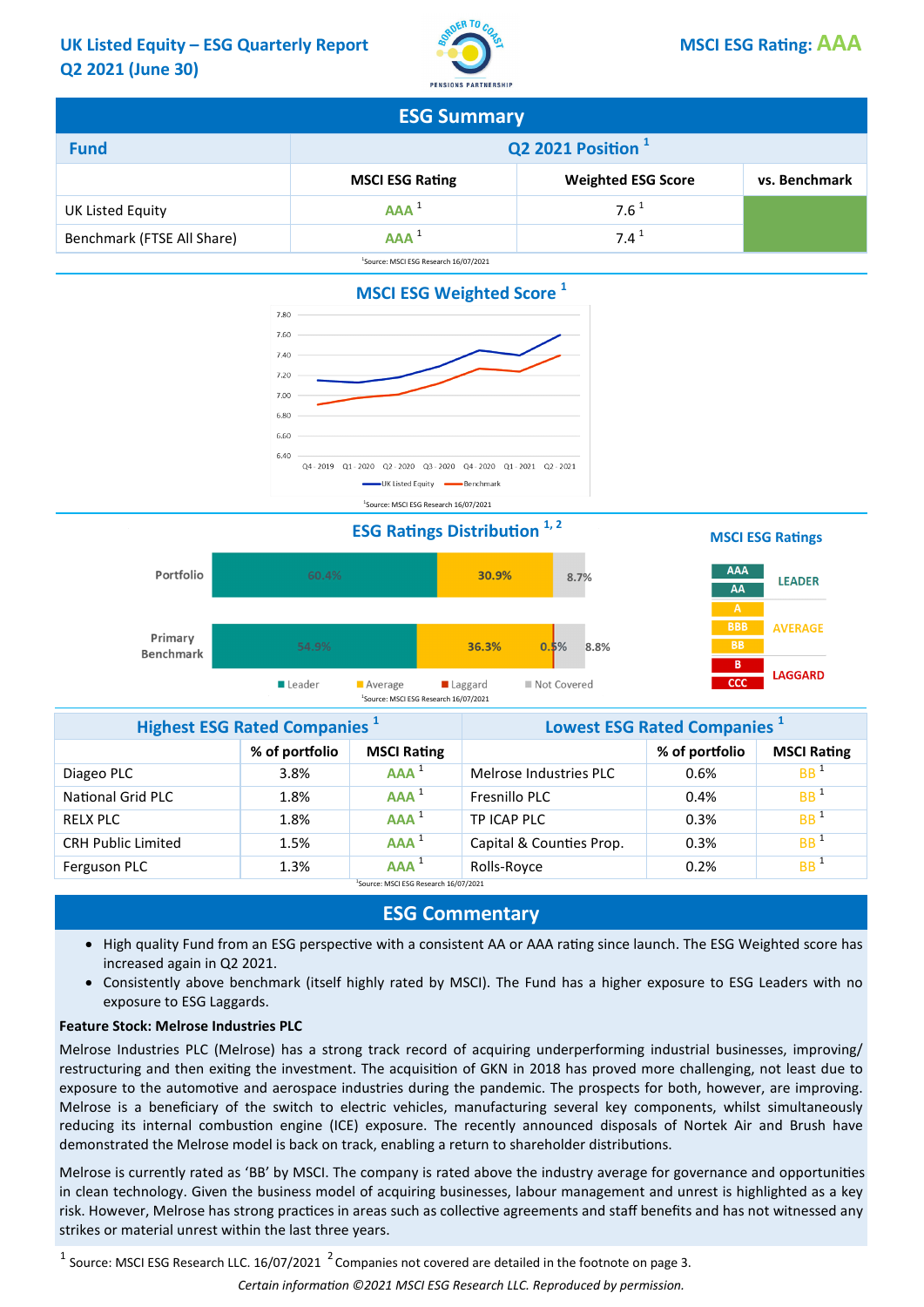

# **Carbon Summary**<sup>1</sup>



14% 11.6% 12% 11.5% 11.0% 11.0% 109 8% Percent of Market Value 6%  $4.19$ 49 2% Any Reserves Thermal Coal Gas Oil

Weight of Holdings Owning Fossil Fuel Reserves<sup>1</sup>

<sup>1</sup>Source: MSCI ESG Research 16/07/2021

| Largest Contributors to Weighted Average Carbon Intensity |                       |                     |        |                  |  |
|-----------------------------------------------------------|-----------------------|---------------------|--------|------------------|--|
|                                                           | Company               | <b>Contribution</b> | CA100+ | <b>TPI Level</b> |  |
|                                                           | CRH PLC               | $17\%$ <sup>1</sup> | Yes    | 4                |  |
|                                                           | Rio Tinto PLC         | $13\%$ <sup>1</sup> | Yes    | 4                |  |
| 3                                                         | Royal Dutch Shell PLC | $11\%$ <sup>1</sup> | Yes    | 4                |  |
| $\overline{4}$                                            | <b>BHP Group PLC</b>  | $9\%$ <sup>1</sup>  | Yes    | $4*$             |  |
|                                                           | National Grid PLC     | $6\%$ <sup>1</sup>  | Yes    |                  |  |

<sup>1</sup>Source: MSCI ESG Research 16/07/2021

#### Carbon Commentary

- Carbon emissions, carbon intensity and weighted average carbon intensity have all decreased in the quarter and remain below the index.
- The top 5 contributors to weighted carbon intensity, accounting for 50% of total portfolio carbon intensity, are all ranked highly by the Transition Pathway Initiative (TPI) and are under engagement by Climate Action 100+ (CA100+).

#### Feature Stock: CRH

CRH is a leading global diversified building material business, which manufactures and supplies a range of products including concrete, asphalt, and cement. Approximately half of its revenues come from the US. The company has a high carbon footprint as a function of its exposure to cement within its business mix. There are substitutes for cement in a modest number of uses, which remains a critical component in the construction industry, however its carbon footprint is expected to reduce as electricity generation shifts more towards renewable energy.

CRH has an ambition to achieve carbon neutrality along the cement and concrete value chain by 2050 and has committed to reducing the CO<sub>2</sub> intensity of cement products by 2030. The company is rated at level 4 by the Transition Pathway Initiative (companies are rated between Level 0 and Level 4\*) which indicates that CRH is considering climate risk as part of its business strategy.

 $^1$  Source: MSCI ESG Research LLC. 16/07/2021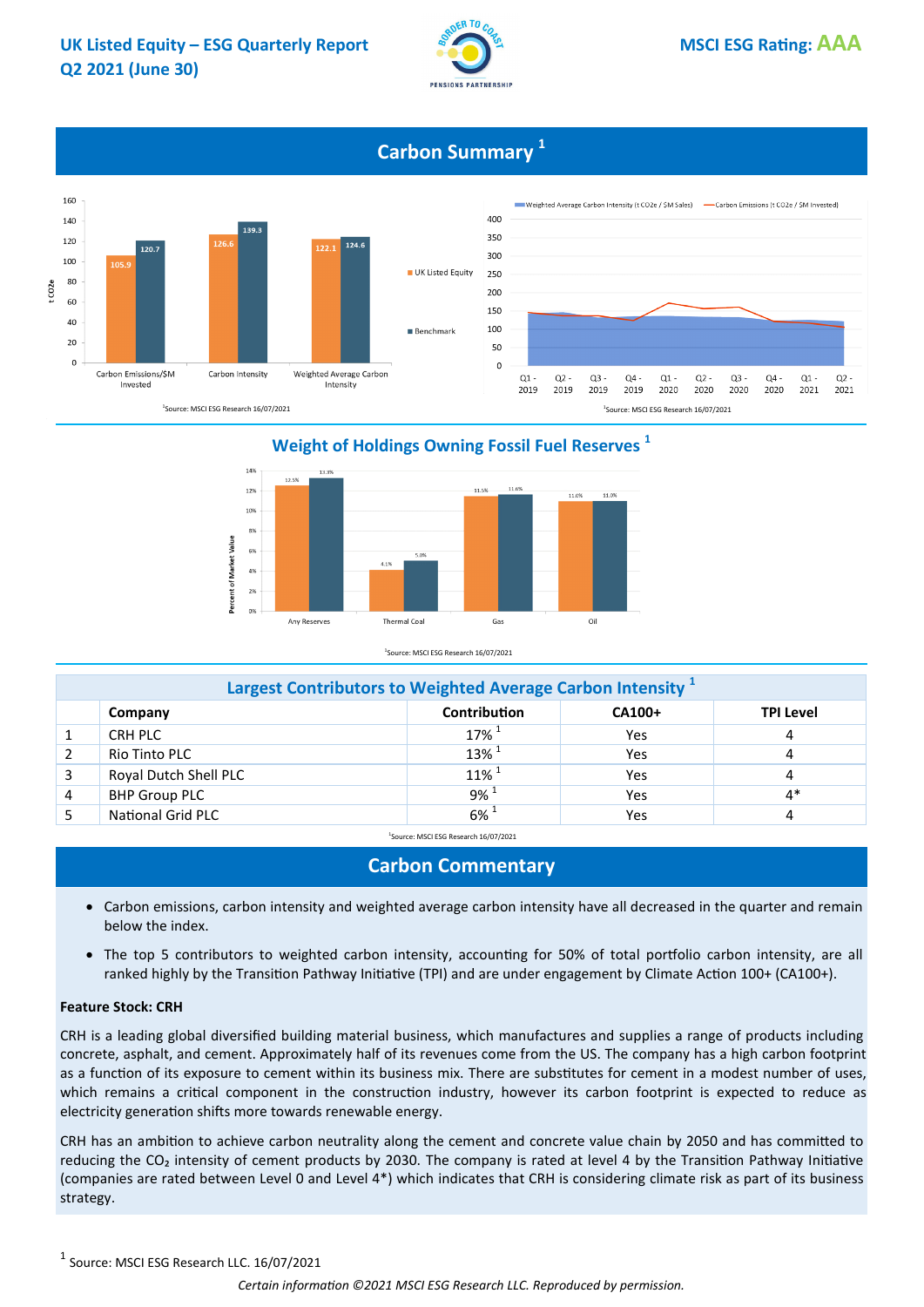#### UK Listed Equity – ESG Quarterly Report  $\overline{\mathcal{L}}$  **Standing** Domestic Domestic Domestic Domestic Domestic Domestic Domestic Domestic Domestic Domestic Domestic Domestic Domestic Domestic Domestic Domestic Domestic Domest Q2 2021 (June 30)



| <sup>2</sup> Issuers Not Covered |             |  |  |
|----------------------------------|-------------|--|--|
| Reason                           | Percent (%) |  |  |
| Company not covered              | 0.8%        |  |  |
| Investment Trust                 | 4.1%        |  |  |
| Fund                             | 1.0%        |  |  |
| Cash                             | 2.8%        |  |  |

# Important Information

The material in this report has been prepared by Border to Coast Pensions Partnership Limited ("Border to Coast") and is designed for the use of professional investors and provides investor information about this fund. The MSCI ESG Fund Ratings and material in this document are for information purposes only and should not be considered as investment advice or a recommendation of any particular security, strategy, or investment product. There is no assurance that any socially responsible investing strategy and techniques employed will be successful. Past performance is not a guarantee or reliable indicator of future results. The value of an investment and any income taken from it is not guaranteed and can go down as well as up; you may not get back the amount you originally invested. Border to Coast accepts no liability for any loss or damage arising from any use of, or reliance on, any information provided in this document. Border to Coast Pensions Partnership Ltd is authorised and regulated by the Financial Conduct Authority (FRN 800511).

Although Border to Coast information providers, including without limitation, MSCI ESG Research LLC and its affiliates (the "ESG Parties"), obtain information (the "Information") from sources they consider reliable, none of the ESG Parties warrants or guarantees the originality, accuracy and/or completeness, of any data herein and expressly disclaim all express or implied warranties, including those of merchantability and fitness for a particular purpose. The Information may only be used for your internal use\*, may not be reproduced or re-disseminated in any form and may not be used as a basis for, or a component of, any financial instruments or products or indices. Further, none of the Information can in and of itself be used to determine which securities to buy or sell or when to buy or sell them. None of the ESG Parties shall have any liability for any errors or omissions in connection with any data herein, or any liability for any direct, indirect, special, punitive, consequential or any other damages (including lost profits) even if notified of the possibility of such damages.

\* In accordance with the licence agreement between Border to Coast and MSCI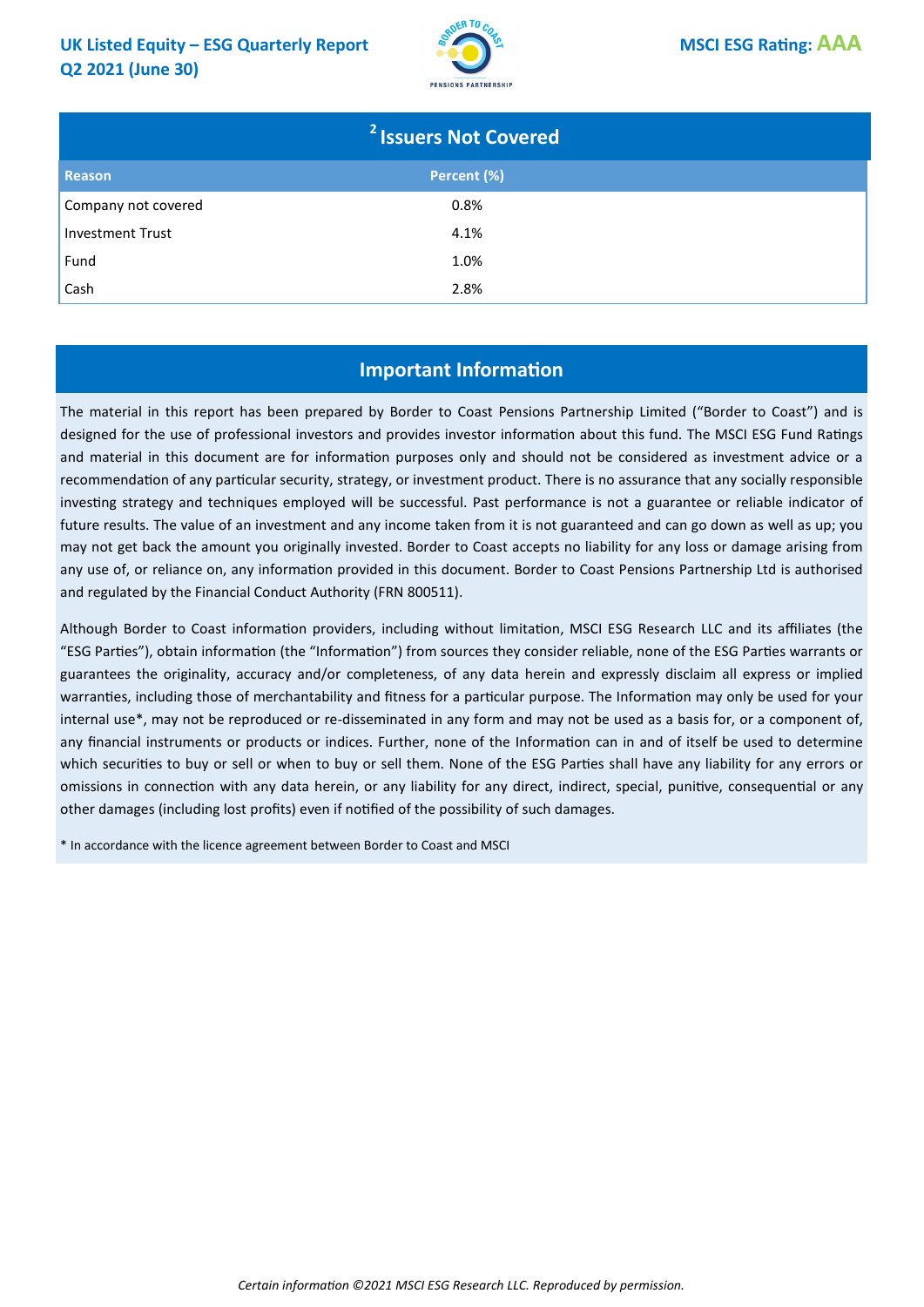# **Equity – ESG Quarterly Report Q2 2021 (June 30)**



| <b>ESG Summary - Overseas Developed 1</b>    |                                                                      |                  |  |  |  |
|----------------------------------------------|----------------------------------------------------------------------|------------------|--|--|--|
| Q2 2021 Position <sup>1</sup><br><b>Fund</b> |                                                                      |                  |  |  |  |
|                                              | <b>Weighted ESG Score</b><br><b>MSCI ESG Rating</b><br>vs. Benchmark |                  |  |  |  |
| Overseas Developed Markets Fund              |                                                                      | $6.6^{\text{1}}$ |  |  |  |
| <b>Benchmark</b>                             |                                                                      | $6.4^{\text{1}}$ |  |  |  |
|                                              | <sup>1</sup> Source: MSCI ESG Research 16/07/2021                    |                  |  |  |  |





| <b>Highest ESG Rated Companies</b> <sup>1</sup> |                | Lowest ESG Rated Companies <sup>1</sup>           |                               |                |                    |
|-------------------------------------------------|----------------|---------------------------------------------------|-------------------------------|----------------|--------------------|
|                                                 | % of portfolio | <b>MSCI Rating</b>                                |                               | % of portfolio | <b>MSCI Rating</b> |
| <b>Microsoft Corporation</b>                    | 2.8%           | $AAA^1$                                           | Jardine Matheson              | 0.1%           | CCC <sup>1</sup>   |
| <b>ASML Holding N.V</b>                         | 1.3%           | $AAA^1$                                           | Facebook, Inc.                | 1.0%           | B <sup>1</sup>     |
| NVIDIA Corp.                                    | 1.1%           | $AAA^1$                                           | Pfizer Inc                    | 0.4%           | B <sup>1</sup>     |
| Novo Nordisk                                    | 0.8%           | $AAA^1$                                           | Hyundai Motor Company         | 0.4%           | B <sup>1</sup>     |
| L'Oréal SA                                      | 0.7%           | $AAA^1$                                           | <b>Charter Communications</b> | 0.3%           | B <sup>1</sup>     |
|                                                 |                | <sup>1</sup> Source: MSCI ESG Research 16/07/2021 |                               |                |                    |

# **ESG Commentary**

- The Fund's weighted ESG score increased in the quarter. It remains rated as an 'A' by MSCI and above the benchmark.
- Last quarter Jardine Matheson was downgraded by MSCI from B to CCC due to scoring methodology enhancements and not based on a material change at the company.

#### **Featured stock: Jardine Matheson**

Jardine Matheson ("JM") is a holding company with a diversified portfolio of companies across a wide range of sectors including property, retail, leisure, engineering and transport. Historically, the company has underperformed the Fund's benchmark due, in part, to being penalised by the market for a relatively complicated corporate structure (via Jardine Strategic - "JS") and the onset of COVID-19 impacting much of their business. However, since the announcement of the privatisation of JS in March 2021, the complexity of the structure has reduced, and the shares have subsequently outperformed. JM gives the Fund a well-diversified asset portfolio for recovery from the potentially subsiding COVID-19 impact over the next 12 months.

Last quarter JM was downgraded to CCC by MSCI primarily based on historic governance concerns regarding its cross-holding structure and the controlling power of the founding family who possess 75% of voting the rights. Border To Coast, like other shareholders, have expressed concerns at prior AGMs on these issues. The company has begun to address these issues by starting to unwind the cross-holding structure and reducing the family's controlling power to less than 50%. These changes are likely to be concluded by May 2022. JM is also addressing concerns regarding the approach to climate change by developing a new Sustainability Strategy and starting to monitor carbon emissions and targets in 2021.

<sup>1</sup> Source: MSCI ESG Research LLC. 16/07/2021 <sup>2</sup> Companies not covered are detailed in the footnote on page 3.

*Certain information ©2021 MSCI ESG Research LLC. Reproduced by permission.*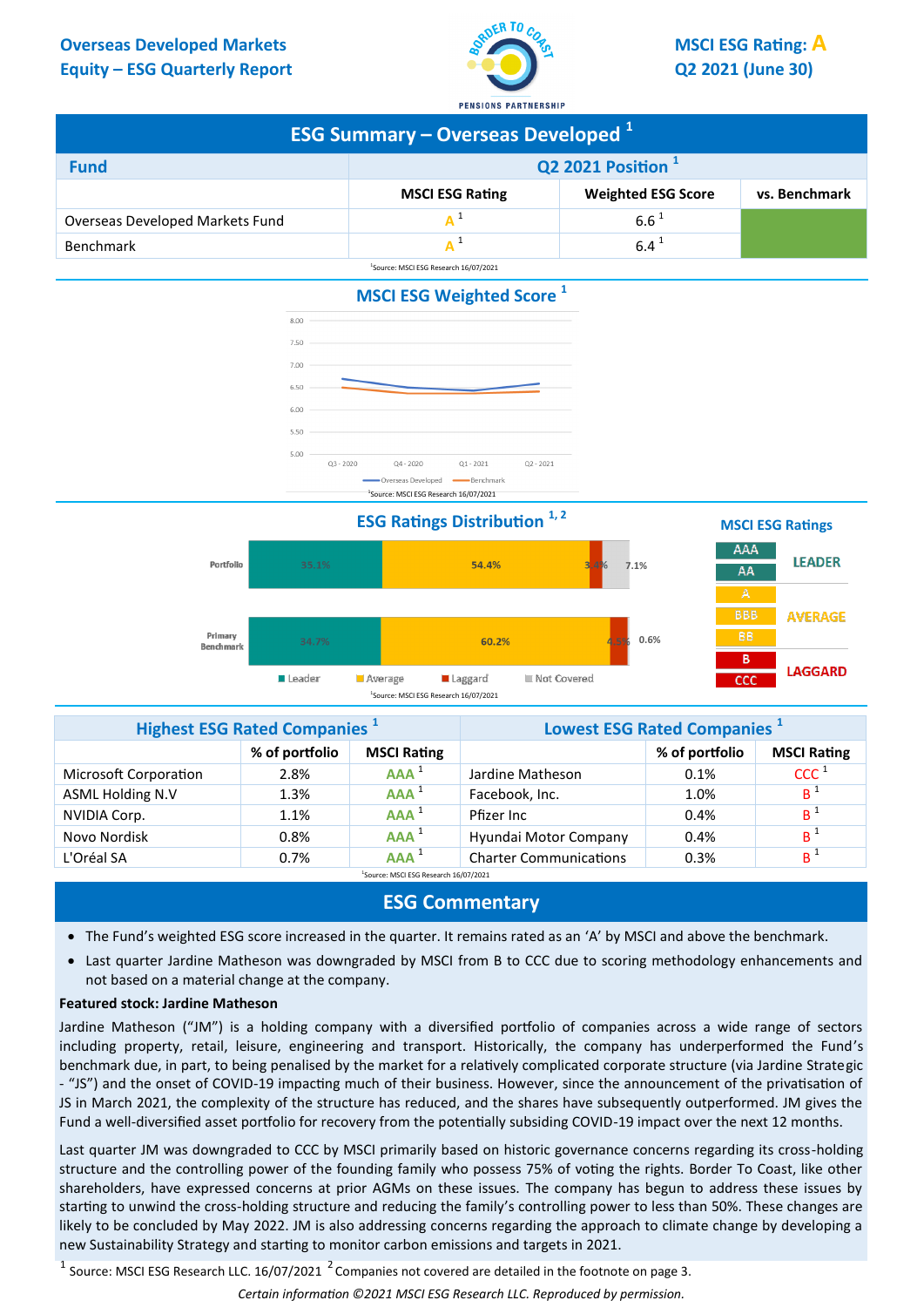

# **Carbon Summary <sup>1</sup>**



# **Weight of Holdings Owning Fossil Fuel Reserves <sup>1</sup>**



| Largest Contributors to Weighted Average Carbon Intensity <sup>1</sup> |                                                              |                     |     |      |  |  |  |
|------------------------------------------------------------------------|--------------------------------------------------------------|---------------------|-----|------|--|--|--|
|                                                                        | <b>Contribution</b><br>CA100+<br><b>TPI Level</b><br>Company |                     |     |      |  |  |  |
|                                                                        | <b>RWE</b>                                                   | $12\%$ <sup>1</sup> | Yes |      |  |  |  |
|                                                                        | Holcim                                                       | $9\%$ <sup>1</sup>  | Yes | 4    |  |  |  |
|                                                                        | NextEra Energy                                               | $7\%$ <sup>1</sup>  | Yes |      |  |  |  |
| 4                                                                      | Linde PLC.                                                   | $5\%$ <sup>1</sup>  | No. |      |  |  |  |
|                                                                        | Air Liquide                                                  | $4\%$ <sup>1</sup>  | Yes | $4*$ |  |  |  |

Source: MSCI ESG Research 16/07/2021

# **Carbon Commentary**

- Carbon emissions, carbon intensity and WACI all reduced in the quarter. The Fund is below the index for all carbon metrics which is primarily driven by a sectoral underweight to utilities.
- The majority of the top 5 contributors to weighted carbon intensity are rated highly by the Transition Pathway Initiative and/or are under engagement by Climate Action 100+.

#### **Feature Stock: RWE**

RWE is a German utility company which generates and trades electricity. The company currently trades at a 13% discount to its nearest competitor and a 26% discount to its peer group average. The stock is expected to rerate to a higher valuation as the company transitions away from coal to renewables. RWE's current power generation base is 27% coal, 35% gas, 7% nuclear, 25% renewables and 6% pumped storage and batteries. Germany is seeking to end coal-fired power generation by 2038 at the latest. An asset swap with E.On in 2020, resulted in the company becoming the third-largest renewable energy producer in Europe behind Enel and Iberdrola .

RWE has ambitious climate protection plans which are in line with the targets of the 2015 Paris Climate Agreement. The company is expected to be climate-neutral by 2040, while carbon emissions are to be reduced by 75% by 2030, compared to 2012. RWE is investing heavily in renewables, with net investments of €5bn by 2022. RWE is one of a small number of companies covered by the Climate Action 100+ Net-Zero Company Benchmark which has explicitly committed to align future capital expenditure with long-term emissions reduction targets.

<sup>1</sup> Source: MSCI ESG Research LLC. 16/07/2021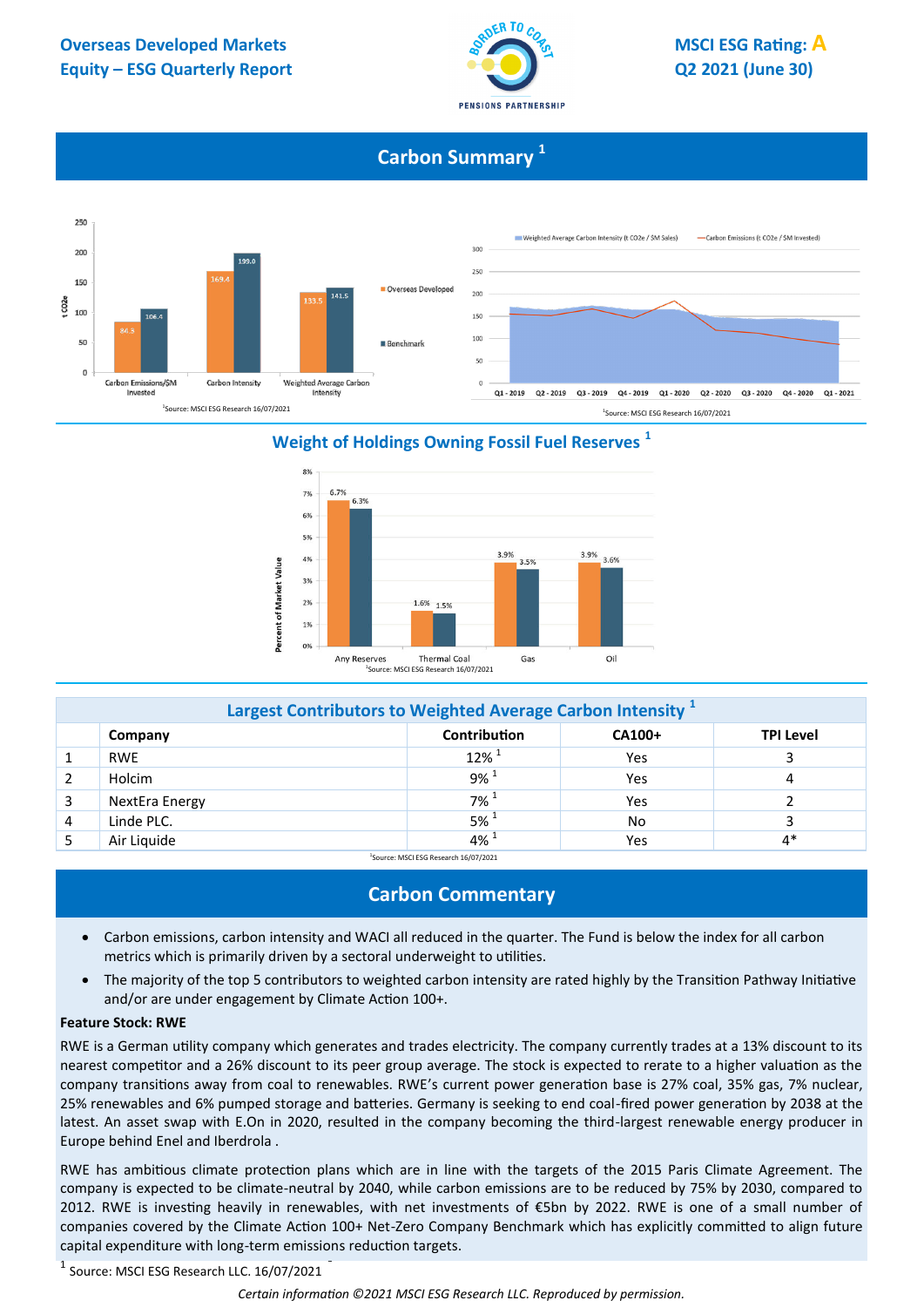# **Equity – ESG Quarterly Report Q2 2021 (June 30)**



|                         | <sup>2</sup> Issuers Not Covered |  |
|-------------------------|----------------------------------|--|
| <b>Reason</b>           | Percent (%)                      |  |
| Company not covered     | $0.0\%$                          |  |
| Investment Trust / Fund | 5.1%                             |  |
| Cash                    | 2.0%                             |  |

# **Important Information**

The material in this report has been prepared by Border to Coast Pensions Partnership Limited ("Border to Coast") and is designed for the use of professional investors and provides investor information about this fund. The MSCI ESG Fund Ratings and material in this document are for information purposes only and should not be considered as investment advice or a recommendation of any particular security, strategy, or investment product. There is no assurance that any socially responsible investing strategy and techniques employed will be successful. Past performance is not a guarantee or reliable indicator of future results. The value of an investment and any income taken from it is not guaranteed and can go down as well as up; you may not get back the amount you originally invested. Border to Coast accepts no liability for any loss or damage arising from any use of, or reliance on, any information provided in this document. Border to Coast Pensions Partnership Ltd is authorised and regulated by the Financial Conduct Authority (FRN 800511).

Although Border to Coast information providers, including without limitation, MSCI ESG Research LLC and its affiliates (the "ESG Parties"), obtain information (the "Information") from sources they consider reliable, none of the ESG Parties warrants or guarantees the originality, accuracy and/or completeness, of any data herein and expressly disclaim all express or implied warranties, including those of merchantability and fitness for a particular purpose. The Information may only be used for your internal use\*, may not be reproduced or re-disseminated in any form and may not be used as a basis for, or a component of, any financial instruments or products or indices. Further, none of the Information can in and of itself be used to determine which securities to buy or sell or when to buy or sell them. None of the ESG Parties shall have any liability for any errors or omissions in connection with any data herein, or any liability for any direct, indirect, special, punitive, consequential or any other damages (including lost profits) even if notified of the possibility of such damages.

\* In accordance with the licence agreement between Border to Coast and MSCI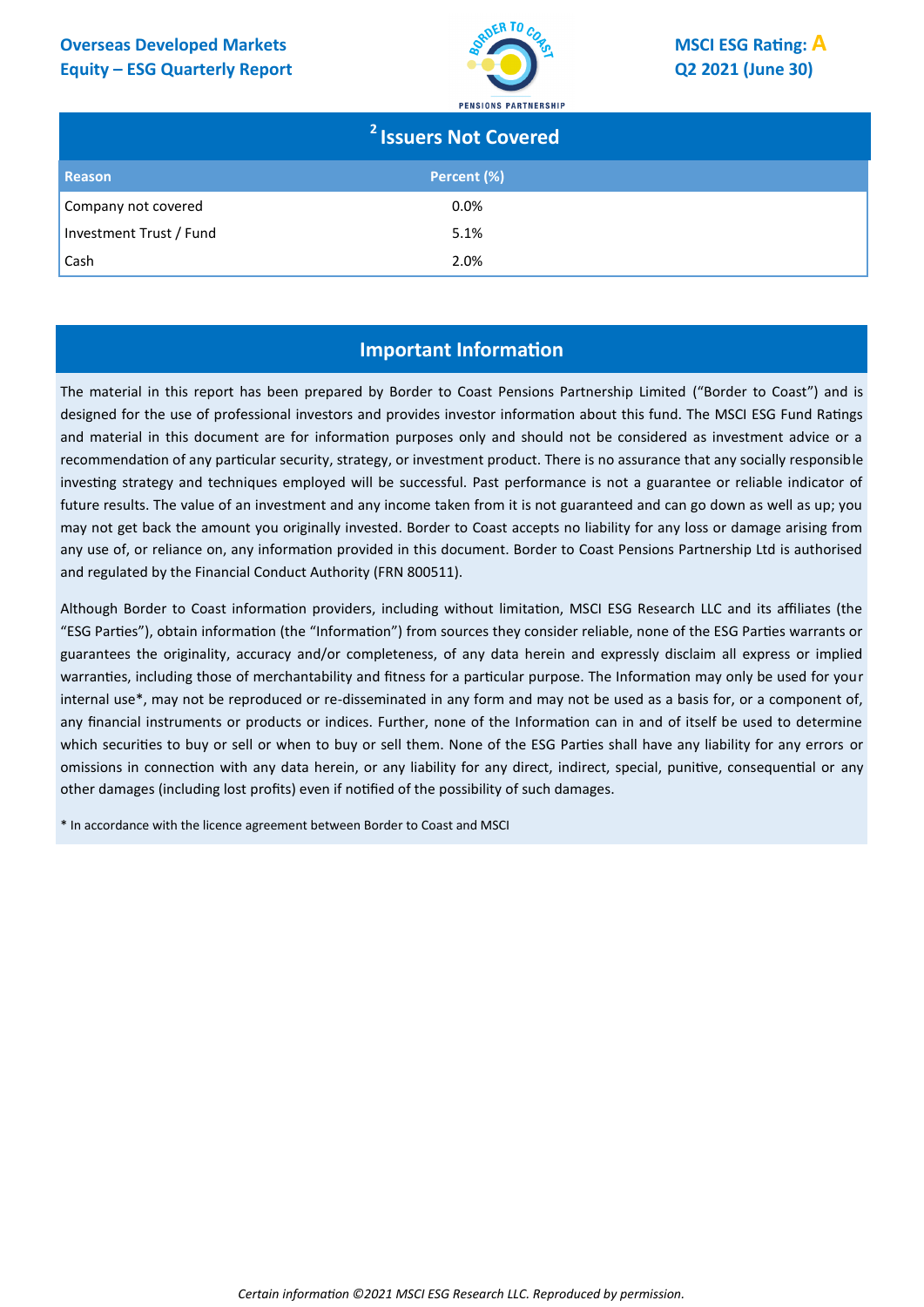# Emerging Markets Equity – ESG Quarterly Report  $\frac{1}{2}$ <sup>RDER TO CO<sub>Z</sub>A</sub> MSCI ESG Rating: BBB</sup> Q2 2021 (June 30)



| <b>ESG Summary</b> 1           |                               |                           |               |  |
|--------------------------------|-------------------------------|---------------------------|---------------|--|
| <b>Fund</b>                    | Q2 2021 Position <sup>1</sup> |                           |               |  |
|                                | <b>MSCI ESG Rating</b>        | <b>Weighted ESG Score</b> | vs. Benchmark |  |
| <b>Emerging Markets Equity</b> | BBB                           | 5.3 <sup>1</sup>          |               |  |
| Benchmark (FTSE Emerging)      | <b>RRR</b>                    | $4.8^{\text{1}}$          |               |  |

# MSCI ESG Weighted Score<sup>1</sup>

<sup>1</sup>Source: MSCI ESG Research 16/07/2021



<sup>1</sup>Source: MSCI ESG Research 16/072021





| <b>Highest ESG Rated Companies</b> <sup>1</sup> |                | Lowest ESG Rated Companies <sup>1</sup> |                            |                |                    |
|-------------------------------------------------|----------------|-----------------------------------------|----------------------------|----------------|--------------------|
|                                                 | % of portfolio | <b>MSCI Rating</b>                      |                            | % of portfolio | <b>MSCI Rating</b> |
| Taiwan Semiconductor Ltd.                       | 6.1%           | AAA <sup>1</sup>                        | Kweichow Moutai Co Ltd     | 1.0%           | CCC <sup>1</sup>   |
| Banco Bradesco S.A.                             | 1.3%           | $AA^1$                                  | Vale S.A.                  | 0.9%           | CCC <sup>1</sup>   |
| Hong Kong Exchanges                             | 1.0%           | $AA^1$                                  | Petrochina Company Limited | 0.8%           | CCC <sup>1</sup>   |
| <b>B3 S.A.</b>                                  | 1.0%           | $AA^1$                                  | Sun Pharmaceutical         | 0.8%           | CCC <sup>1</sup>   |
| <b>Fubon Financial Holding</b>                  | 1.0%           | $AA^1$                                  | Pt Gudang Garam Tbk        | 0.7%           | CCC <sup>1</sup>   |

<sup>1</sup>Source: MSCI ESG Research 16/07/2021

### ESG Commentary

- Following the creation of the externally managed China sleeve to supplement the existing Emerging Market Equity Fund, the benchmark has been changed. Therefore, Q2 2021 ESG data is considerably different to previous quarters.
- The Fund has a "BBB" MSCI ESG rating, typical in this geography and in-line with the Fund historically. The fund is above the benchmark for weighted ESG Score and consists of more ESG Leaders and less ESG laggards than the benchmark.

#### Feature Stock: Kweichow Moutai Co Ltd

Moutai manufactures and distributes the spirit baijiu, a distilled Chinese liquor. It is one of China's most recognisable luxury consumer brands, with a dominant market share in the premium beverage category with strong pricing power. The company also benefits from a large distribution network. Brand strength and an increasing focus on direct-to-consumer sales are expected to support continued growth and profitability.

Moutai has pro-actively undertaken various environmental projects to conserve soil, energy, and water, as well as reduce pollution levels in the Chishui River, its main water source. The company is also seeking to make a positive social contribution by providing support to farmers in order to increase productivity. As a State-Owned Entity, the company does score below peers on governance owing to a perceived risk of corruption and would benefit from enhanced practices and disclosure. The Government is supportive of modernisation methods to improve alignment with minority shareholders. Increased external recognition of such initiatives should help to support the stock's valuation over time.

 $^1$  Source: MSCI ESG Research LLC. 16/07/2021  $^2$  Companies not covered are detailed in the footnote on page 3.

Certain information ©2021 MSCI ESG Research LLC. Reproduced by permission.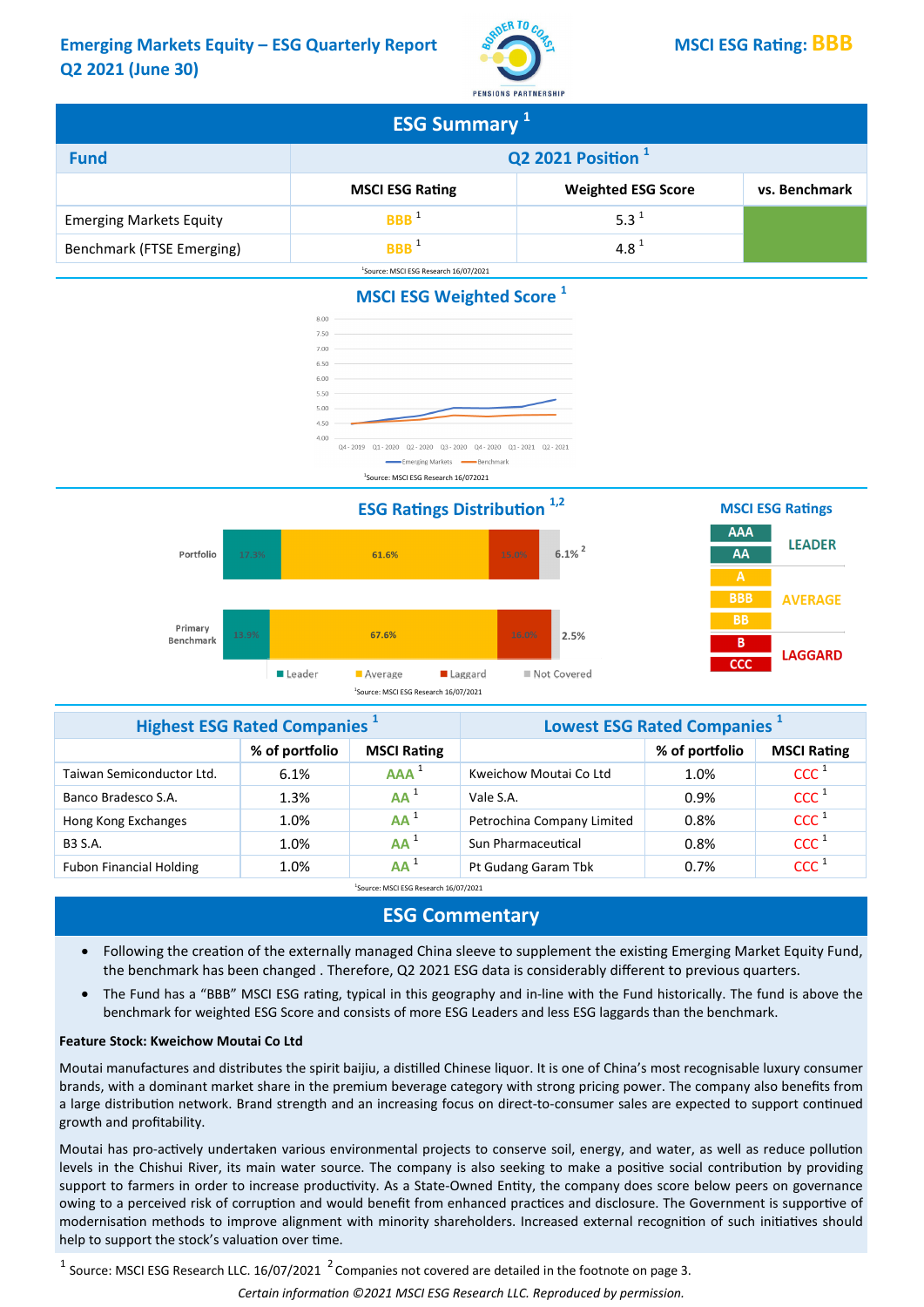

# **Carbon Summary**<sup>1</sup>



# Weight of Holdings Owning Fossil Fuel Reserves<sup>1</sup>



|   | Largest Contributors to Weighted Average Carbon Intensity <sup>1</sup> |                     |        |           |  |  |
|---|------------------------------------------------------------------------|---------------------|--------|-----------|--|--|
|   | Company                                                                | Contribution        | CA100+ | TPI Level |  |  |
|   | Taiwan Semiconductor Manufacturing                                     | $12\%$ <sup>1</sup> | No     |           |  |  |
|   | Tenaga Nasional Berhad                                                 | $7\%$ <sup>1</sup>  | Yes    |           |  |  |
|   | Reliance Industries Limited                                            | $5\%$ <sup>1</sup>  | Yes    |           |  |  |
| 4 | Petroleo Brasileiro S.A. (Petrobras)                                   | $5\%$ <sup>1</sup>  | Yes    | 4         |  |  |
|   | SITC International Holdings Co Ltd                                     | $4\%$ <sup>1</sup>  | No     |           |  |  |

<sup>1</sup>Source: MSCI ESG Research 16/07/2021

# Carbon Commentary

- Following the creation of the externally managed China sleeve to supplement the existing Emerging Market Equity Fund, the benchmark has been changed. Consequently Q2 2021 carbon data is considerably different to previous quarters and for that reason hard to compare.
- However, the Fund is significantly below the benchmark for carbon emissions, carbon intensity and weighted average carbon intensity.

#### Feature Stock: Taiwan Semiconductor Manufacturing

TSMC is a contract manufacturer for semiconductor companies. It has a dominant global market share, exceeding 50%, and manufactures semiconductors for chip design companies that do not have their own manufacturing facilities. It also manufactures for integrated chip companies, such as Intel, which have outsourced some production. It is a market leader in innovation, supported by extensive research and development expenditure which drives economies of scale and creates a significant competitive advantage. This results in high margins and free cash flow generation which supports capital expenditure and an increasing dividend.

TSMC has historically been one of the leaders in ESG in Emerging Markets and MSCI has recently upgraded the company to the highest rating of AAA. The company became the first semiconductor company worldwide to commit to resource 100% renewable power globally by 2050 and has set a target of 25% of power from renewable sources by 2030.

 $^1$  Source: MSCI ESG Research LLC. 16/07/2021